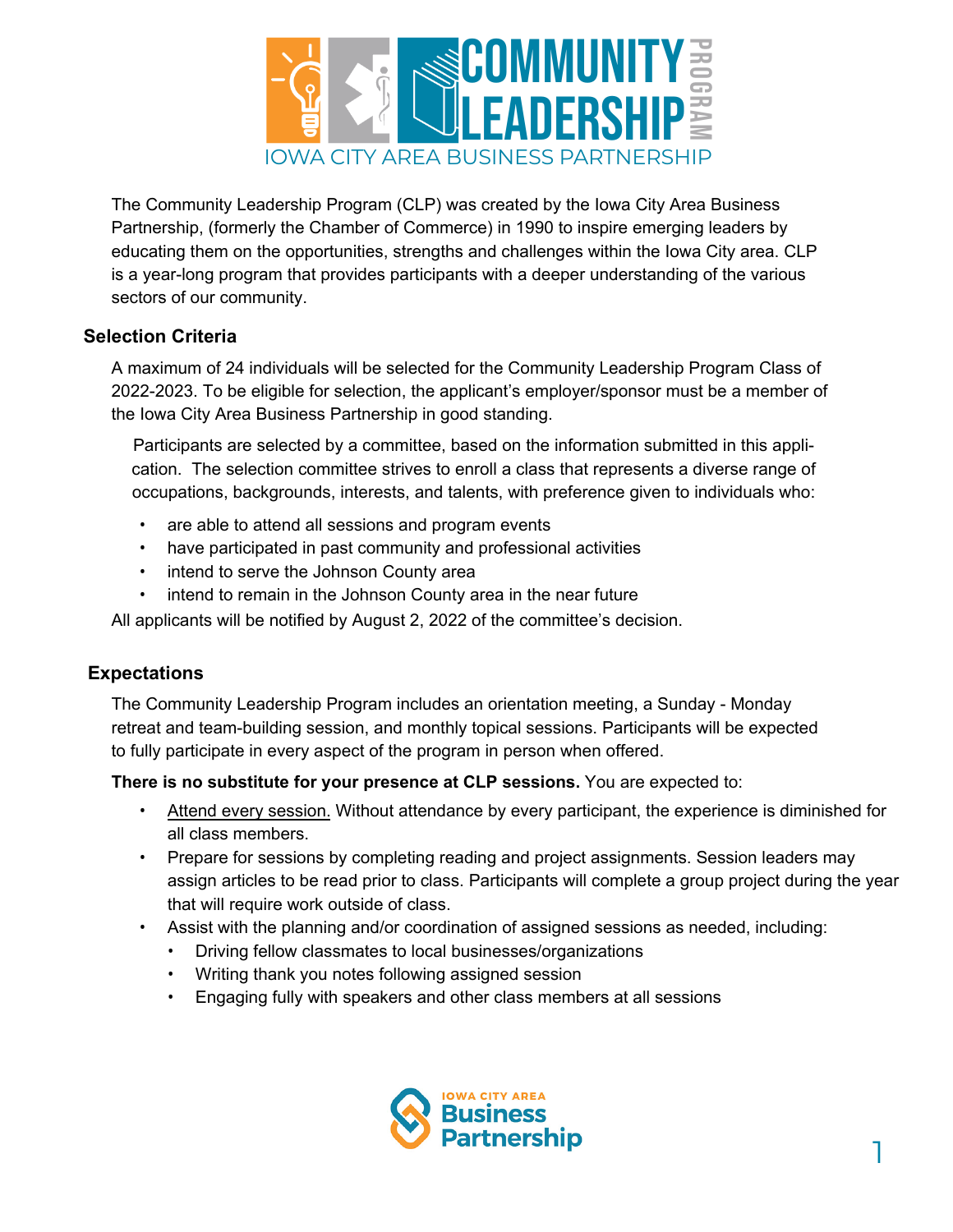#### **Tuition**



Tuition for each member participant is **\$1,850, and \$2,500** for non-member participants. Tuition includes all program fees (materials, meals, refreshments, retreat transportation and accommodations). Unless other arrangements are made, payment is due by Orientation (Thursday, August 25, 2022). Check, MasterCard, American Express, or Visa will be accepted for payments.

Unfortunately, we are unable to refund tuition to those who leave the program early or are disqualified from graduation.

Limited tuition assistance is available; if you are interested in this, please reach out to Mary@iowacityarea.com. Tuition assistance requests are not disclosed to the selection committee and will not influence your acceptance.

### **COVID Considerations**

Please note: At this time, the Class of 2022-2023 will be conducted in-person. Mask mandates and safety protocols will be enhanced or relaxed as the session leader sees fit and/or if the session location has it's own rules.

### **Confidential Application**

Completed application will include:

Community Leadership Program application

Letter of recommendation from employer, or if self-employed, a letter of recommendation from a sponsor. (a sponsor is a local colleague or community leader who is a member of the Business Partnership)

Applicant and Employer Agreement

\_\_\_ Tuition Assistance Application (optional)

**Graduating from the Business Partnership's Community Leadership Program demonstrates an understanding of material covered in all sessions. As such, only those who participate in 100% of the sessions will officially graduate from CLP. Participants who miss a class due to an emergency may complete the session the following year to fulfill the graduation requirements. Please initial below to show that you and your employer have read and understand the attendance policy.** 

**\_\_\_\_\_\_\_\_\_\_\_\_\_\_\_\_ Employer initials** 

**\_\_\_\_\_\_\_\_\_\_\_\_\_\_\_\_ CLP Applicant initials**

Applications must be received *by Friday, June 17, 2022 at 4:30 p.m*.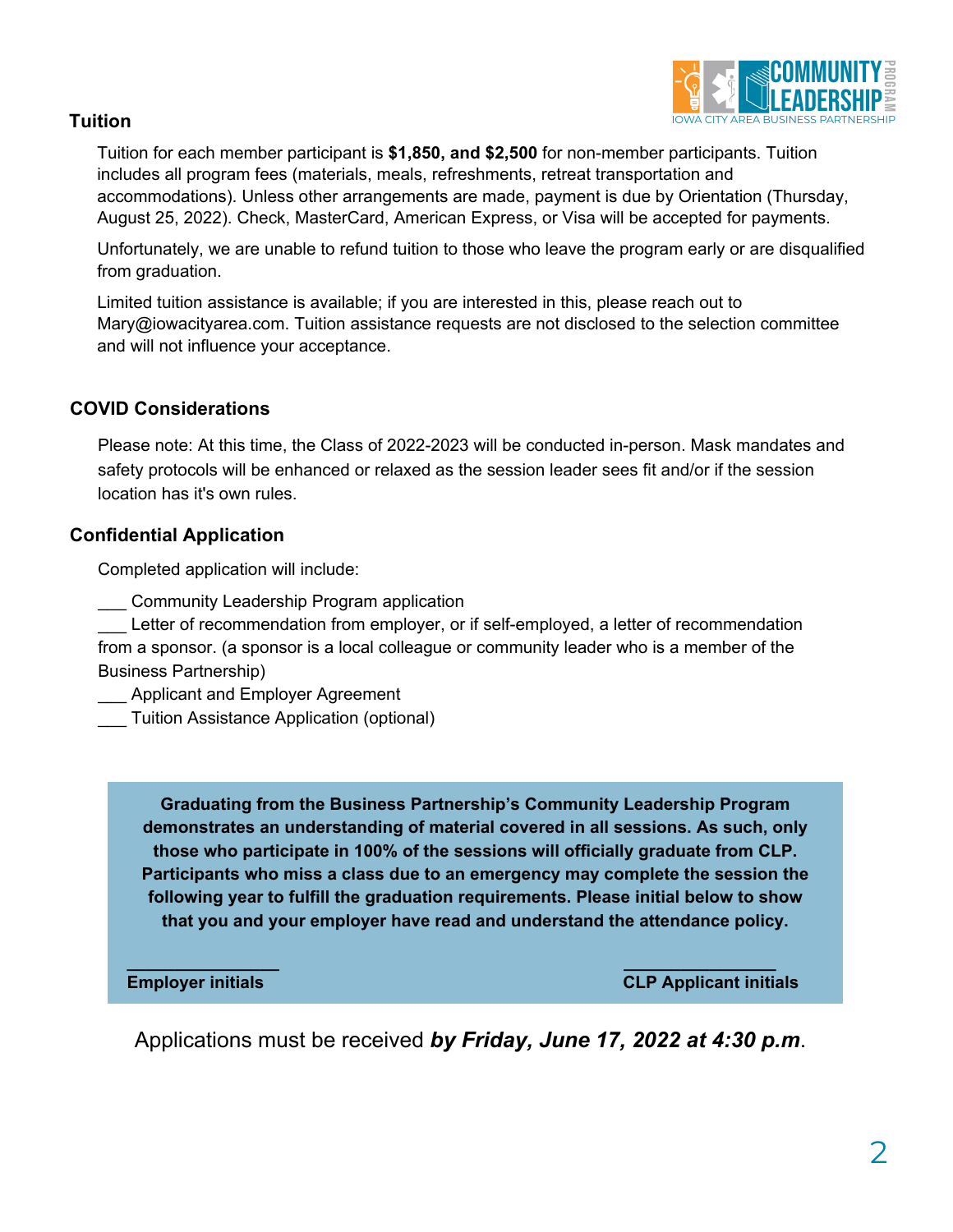## **Community Leadership Program Application Part 1: Information**



| Last Name                                |                          | <b>First Name</b> |     | <b>Preferred First Name</b> | Pronouns |
|------------------------------------------|--------------------------|-------------------|-----|-----------------------------|----------|
|                                          |                          |                   |     |                             |          |
| <b>Business/Organization Name</b>        |                          |                   |     | E-mail address              |          |
| <b>Business/Organization Address Zip</b> |                          |                   |     | <b>Work Phone</b>           |          |
| Home                                     | <b>Address</b>           |                   | Zip | Phone                       |          |
|                                          | Years in Johnson County: |                   |     |                             |          |

## **2022-2023 Program Schedule:**

All sessions are from 8 a.m. - 5 p.m., unless otherwise noted. Topic order is subject to change.

| Thursday, August 25, 2022 | Orientation (5:30 p.m. - 6:30 p.m.) |  |
|---------------------------|-------------------------------------|--|
| Friday, September 9, 2022 | <b>Community and Place</b>          |  |
| Sunday, October 9         | Retreat and team-building session   |  |
| - Monday, October 10      | $(8:00$ AM Sunday - 5:00 PM Monday) |  |
| Friday, November 11, 2022 | <b>Health Care</b>                  |  |
| Friday, December 9, 2022  | Government                          |  |
| Friday, January 13, 2023  | <b>Human Services</b>               |  |
| Friday, February 10, 2023 | Economics                           |  |
| Friday, March 24, 2023    | Education                           |  |
| Friday, April 14, 2023    | <b>Arts and Culture</b>             |  |
| Friday, May 12, 2023      | Agriculture                         |  |
| Friday, June 9, 2023      | Wrap-Up & Graduation                |  |

# **PLEASE REVIEW ALL DATES AND GIVE CAREFUL CONSIDERATION TO YOUR ABILITY TO ATTEND ALL SESSIONS.**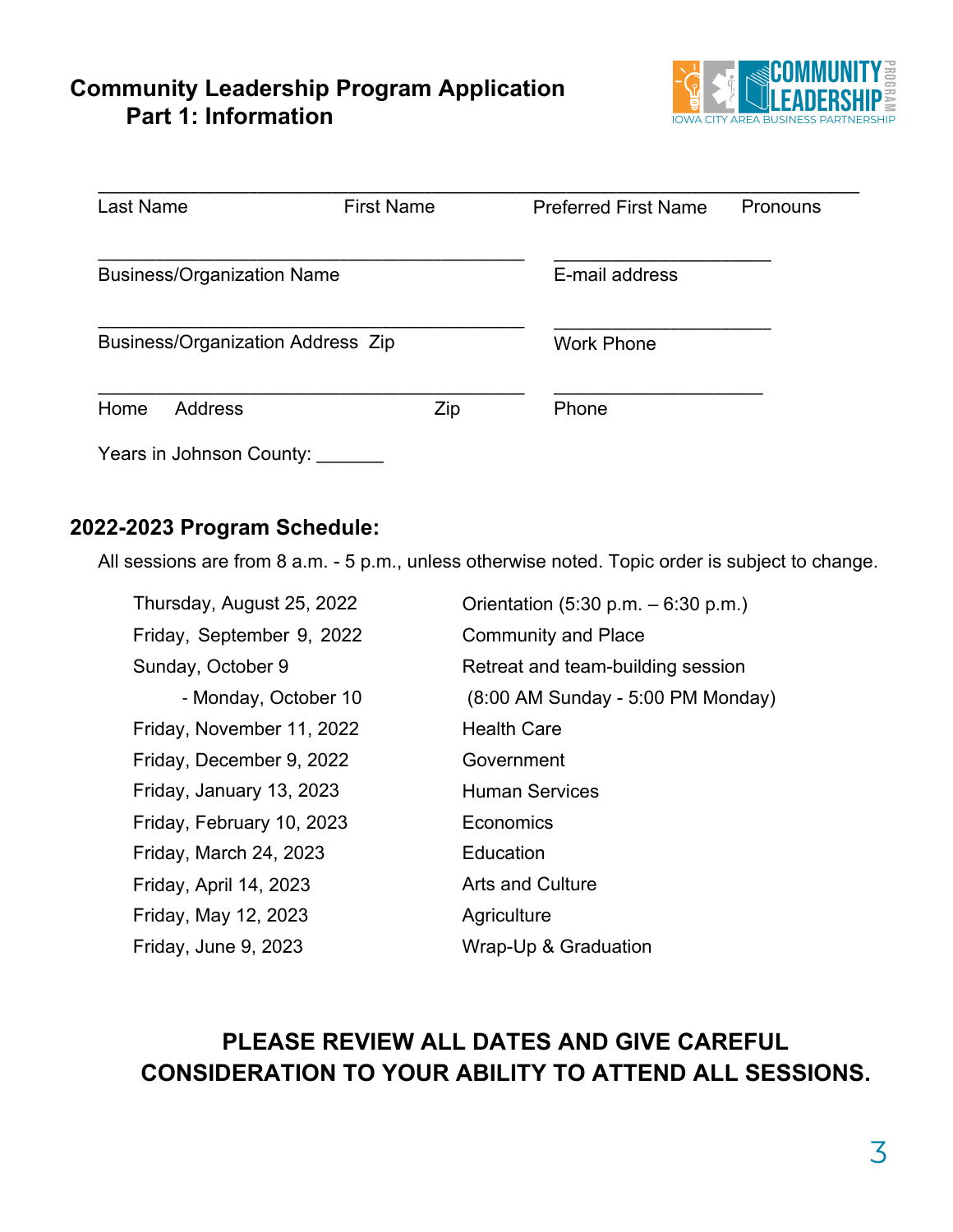# **Community Leadership Program Application Part 2: Questions**



Please respond to the questions below. Please include responses on a separate sheet of paper.

#### **1. Current Employment**

Position/Title:

Job Responsibilities:

What do you consider your greatest career achievements to date?

#### **2. Previous Employment**

Briefly describe previous positions held (in last 6 years):

#### **3. Educational Background**

Include institutions, field(s) of study and degrees awarded. Also include any relevant professional accreditations, certifications, training programs, etc.

#### **4. Experiences**

Please list in order of personal importance the civic, volunteer and professional activities in which you have participated during the past several years. For each activity, indicate the extent of your involvement, accomplishments, offices held, awards received and/or special recognitions. Experiences need not be limited to those in the Johnson County area. If you have not been involved in such activities, please describe other involvement or passions you have.

4A. Please explain why you ranked your organizations and activities in this order.

4B. Have you participated in a similar leadership program in another community? Y N

If yes, when/where?

#### **5. Personal Perspective Essays**

Please answer the following questions on a separate sheet of paper. Total length per essay should be 250 words or less.

A. Why do you wish to participate in the Community Leadership Program?

B. What do you hope to gain from participation in the Community Leadership Program?

C. How have you demonstrated leadership skills on an issue or challenge in the Johnson County area?

#### **6. Letter of Recommendation**

A letter of recommendation is required from your employer, sponsor or local colleague. The letter should explain how your background and experience would contribute to the leadership class and why you should be considered for the 2022-2023 Community Leadership Program.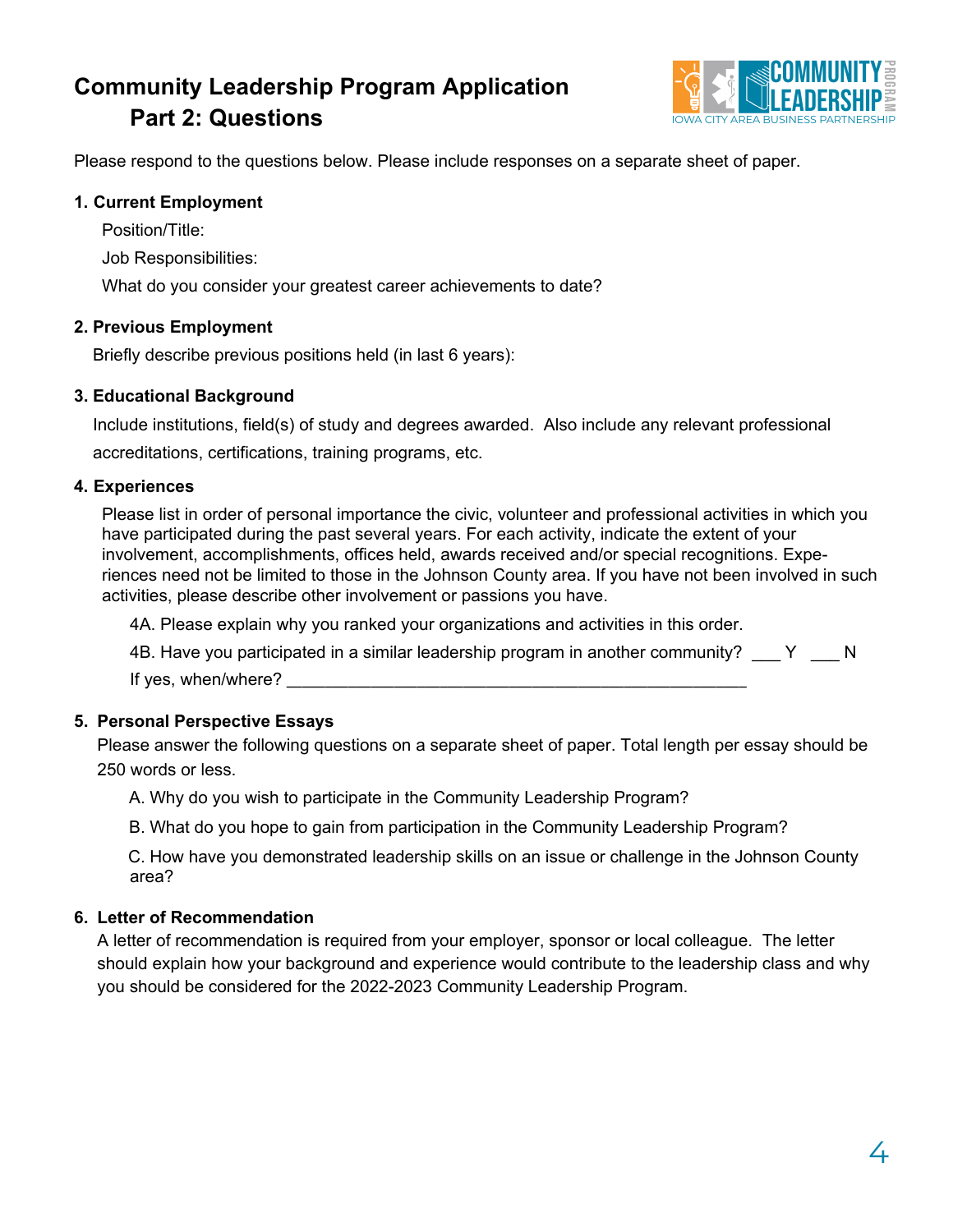## **Community Leadership Program Application Part 3: Applicant & Employer Agreement**

\_\_\_\_\_\_\_\_\_\_\_\_\_\_\_\_\_\_\_\_\_\_\_\_\_\_\_\_\_\_\_\_\_\_\_\_\_\_\_\_\_\_\_\_\_\_\_\_\_\_\_\_\_\_\_

\_\_\_\_\_\_\_\_\_\_\_\_\_\_\_\_\_\_\_\_\_\_\_\_\_\_\_\_\_\_\_\_\_\_\_\_\_\_\_\_\_\_\_\_\_\_\_\_\_\_\_\_\_

\_\_\_\_\_\_\_\_\_\_\_\_\_\_\_\_\_\_\_\_\_\_\_\_\_\_\_\_\_\_\_\_\_\_\_\_\_\_\_\_\_\_\_\_\_\_\_\_\_\_\_\_\_

\_\_\_\_\_\_\_\_\_\_\_\_\_\_\_\_\_\_\_\_\_\_\_\_\_\_\_\_\_\_\_\_\_\_\_\_\_\_\_\_\_\_\_\_\_\_\_\_\_\_\_\_\_

\_\_\_\_\_\_\_\_\_\_\_\_\_\_\_\_\_\_\_\_\_\_\_\_\_\_\_\_\_\_\_\_\_\_\_\_\_\_\_\_\_\_\_\_\_\_\_\_\_\_\_\_\_

## **Applicant:**

I understand the purpose of the Community Leadership Program and the commitment expected of class members. If selected, I will devote the required time to attend all functions of the pro-gram. I understand my attendance and preparedness are mandatory and that if I fail to meet the obligations of the program, I will be disqualified from graduation of the program without a tuition refund. **I understand that I will be expected to follow all COVID safety protocols set forth by the programming committee and the session leads for all days, and that failure to do so will result in my removal from the program.**

If selected to participate in the 2022-2023 Community Leadership Program, I will make arrangements for payment of my tuition by Orientation on August 25, 2022.

Signature

### **Employer/Sponsor:**

I fully support the application of **EXECUTE:** The state of the state of the state of the state of the state of the state of the state of the state of the state of the state of the state of the state of the state of the sta 2022-2023 Community Leadership Program. I am willing to make available the necessary time for full participation in all scheduled classes and activities. I will make sure they can attend all sessions without penalty. I also understand that if they are withdrawn from the class for absences, tuition will not be refunded.

Employer/Sponsor Signature

Printed Name

Business/Organization Name

E-mail

*\*Please keep a copy for your records*



Date

\_\_\_\_\_\_\_\_\_\_\_\_\_\_\_\_\_\_\_

Date

 $\overline{\phantom{a}}$  , where the contract of the contract of the contract of the contract of the contract of the contract of the contract of the contract of the contract of the contract of the contract of the contract of the contr